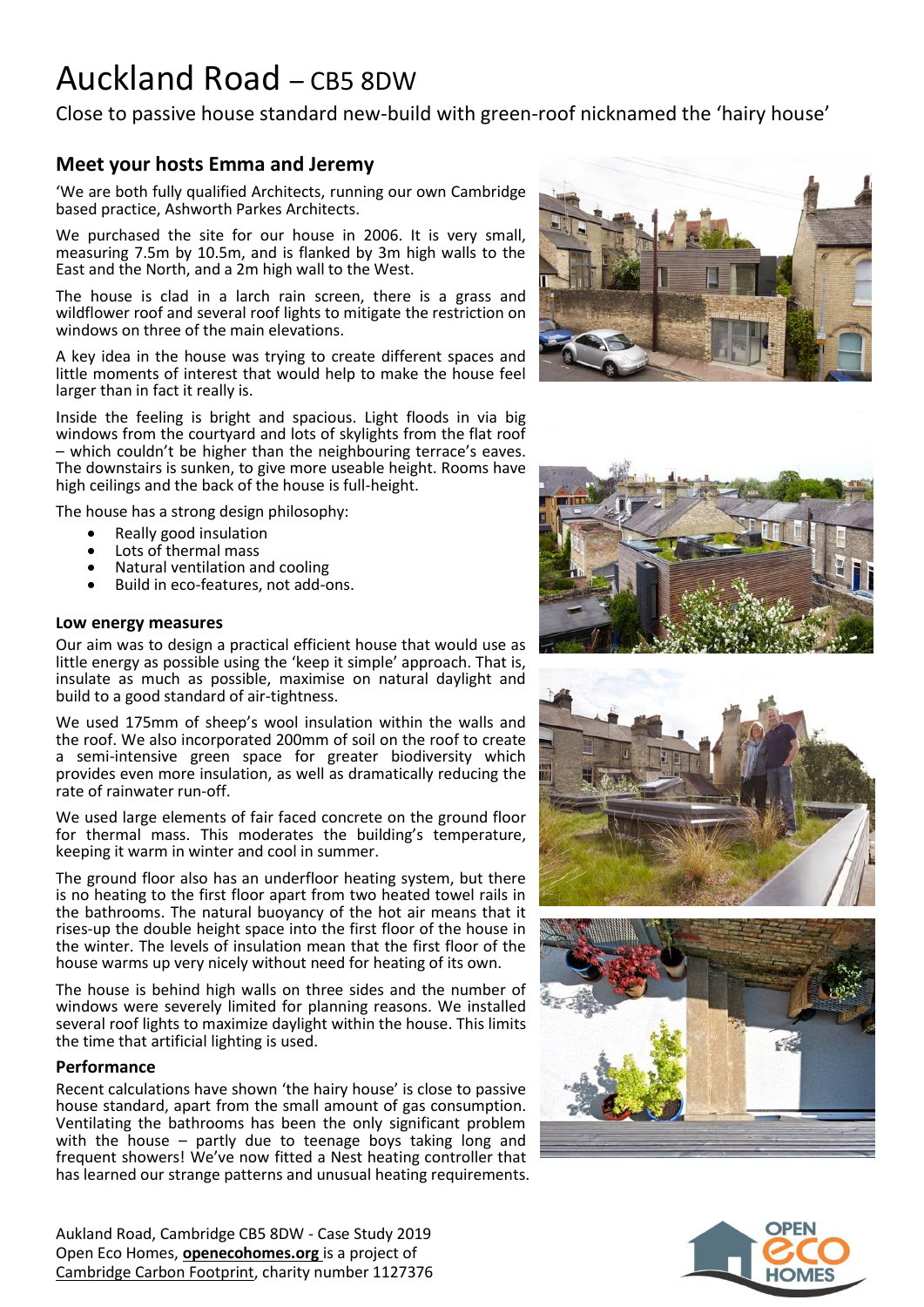# Auckland Road – CB5 8DW

Close to passive house standard new-build with green-roof nicknamed the 'hairy house'



**Architects:** Jeremy Ashworth and Emma Parkes,

Ashworth Parkes Architects Ltd [www.ashworthparkes.co.uk](http://www.ashworthparkes.co.uk/) [emma@ashworthparkes.co.uk](mailto:emma@ashworthparkes.co.uk) [Jeremy@ashworthparkes.co.uk](mailto:Jeremy@ashworthparkes.co.uk)



### **Contacts and products**

#### **Groundworks and Concrete**

Westwood Structural Services Ltd, Enterprise House, 10 Church Hill, Loughton, Essex, IG10 1LA. 020 85020203

**Carpenter:** Richard Barker, 44, Station Road, Dullingham, Newmarket, Suffolk CB8, 9UP 07970 596868

**Structural Engineer:** Gary Elliott**,** Elliott Wood, 241 The Broadway, Wimbledon, London SW19 1SD, 0208 544 0033; in[fo@elliottwood.co.uk](mailto:info@elliottwood.co.uk)

**Plumber:** Kevin Turner, 10 Woburn Place, Duxford, Cambridge, CB224QJ, 07810 697233

**Gas Condensing Boiler:** EcoTech Plus by Vaillant

## **Insulation**

## **Overview**

**Age**: 2009 **Type**: Custom built, detached **Construction**: Part fairfaced concrete supporting walls with existing brick garden walls externally, timber framed timber clad to first floor **Floor area**: 155 sq m **Project timescale**: Planning 3 yrs, Build 1 yr **Cost of build**: £240,000

### **Energy usage – 2 adults, 2 children:**

32 kWh per sq m electric pa 55 kWh per sq m gas pa Heating 4995 KWh/year

**Water**:  $6.7m<sup>3</sup>$  / month, which is 45% of East Anglian Average

### **Key features**

- 'Keep it simple' principle: maximise insulation, natural daylight, air-tightness
- Insulation: roof, walls, floors, green roof
- Thermal mass: concrete, temperature moderation
- Heating: underfloor heating downstairs and two heated towel rails upstairs
- Stack effect: hot air buoyancy, passive heating
- Daylight: roof lights
- Flooring: Insulated screed
- Windows, doors: high-performance doubleglazed
- Lighting: low energy throughout
- Water: dual low flush toilets, green roof
- Energy efficient appliances
- Internal bathrooms light: mirrored roof windows
	- Whole house heat recovery: controlled ventilation.
	- Natural materials: low VOC paints, wood, stone

Underfloor: Underfloor – 100mm Rockwool ROCKFLOOR below 75mm underfloor heated screed

Walls: 175mm thickness Thermafleece natural undyed sheep's wool insulation by Black Mountain Insulation Ltd, Unit B, Tir Llwyd Industrial Estate, Rhyl, Denbighshire, LL18 5JA, 01745 361911

**Green Roof System:** Zinco System by Alumasc Exterior Building Products Ltd**,** White House Works, Bold Road, Sutton, St Helens, Merseyside, WA9 4JG. United Kingdom**,** 01744 648400

**Windows:** Glas Facades, 30, Oxford Road London, N4 3EY, 020 7561 8749

**Rooflights:** Glazing Vision Ltd., 36 Wimbledon Avenue, Brandon, Suffolk, IP27 0NZ, 0333 8000 881

**Ground floor & bathroom flooring:** Stratum Resin Flooring, 4, Erringham Road, Shoreham-by-Sea, West Sussex, BN43 5NQ**,** 0970 7704316